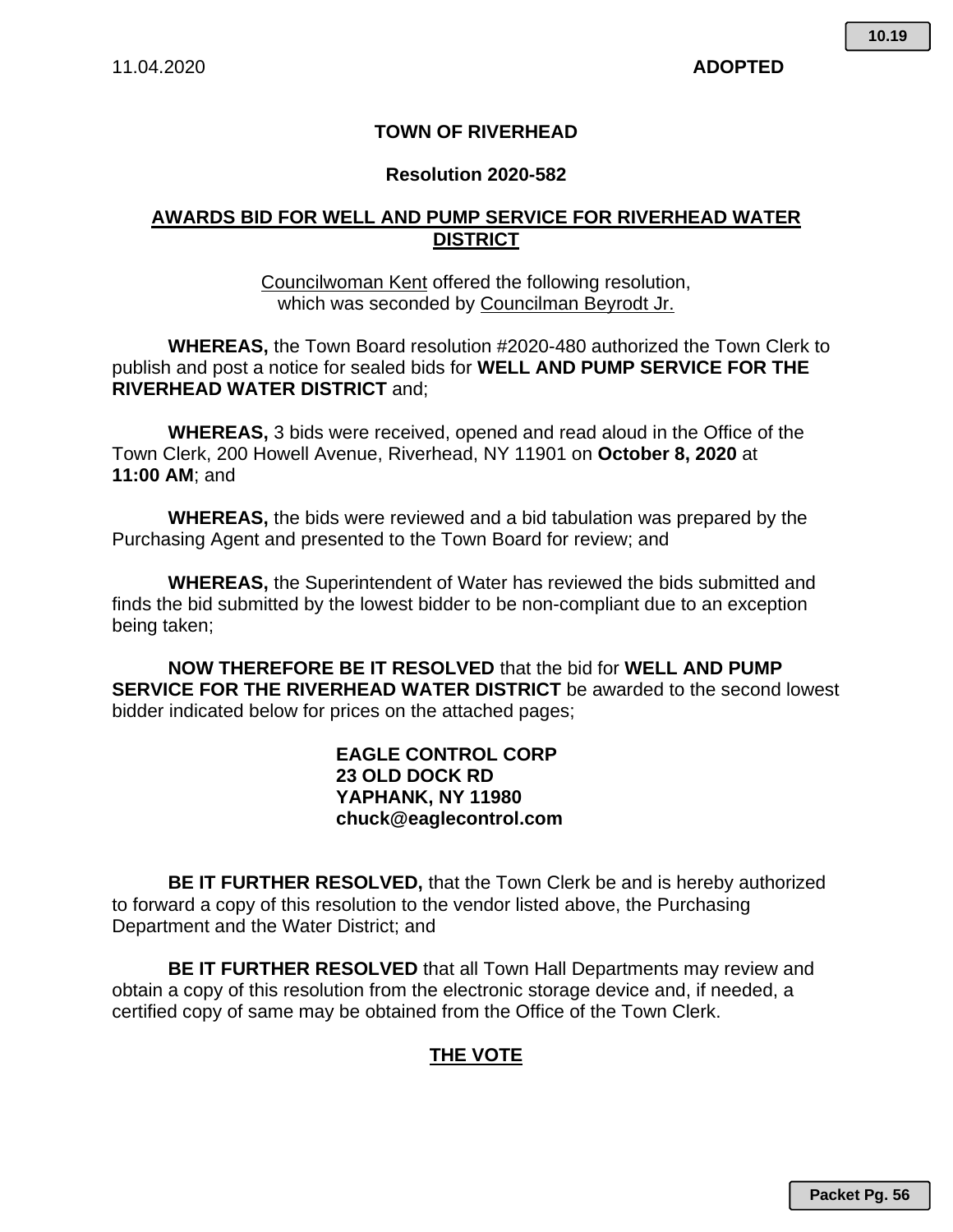| <b>RESULT:</b> | <b>ADOPTED [UNANIMOUS]</b>                     |
|----------------|------------------------------------------------|
| <b>MOVER:</b>  | Catherine Kent, Councilwoman                   |
|                | <b>SECONDER:</b> Frank Beyrodt Jr., Councilman |
| AYES:          | Aguiar, Giglio, Hubbard, Kent, Beyrodt Jr.     |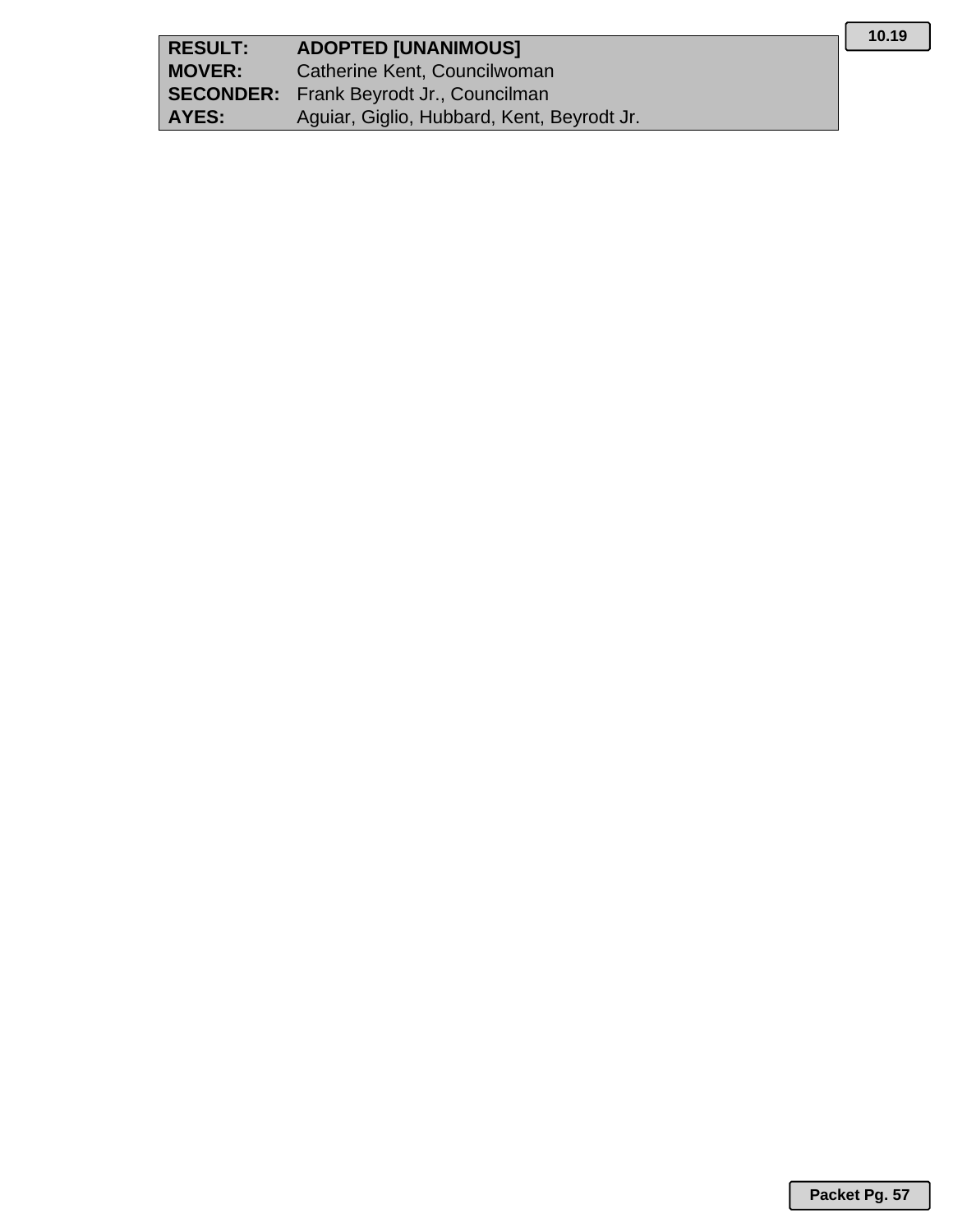# **FISCAL IMPACT STATEMENT OF PROPOSED RIVERHEAD TOWN BOARD LEGISLATION**

| Type of Legislation<br>А.                                                                                                                         | Resolution x Local Law                                                                                                                                                                                                                     |                     |
|---------------------------------------------------------------------------------------------------------------------------------------------------|--------------------------------------------------------------------------------------------------------------------------------------------------------------------------------------------------------------------------------------------|---------------------|
| B.                                                                                                                                                | Title of Proposed Legislation: Awards Bid for Well and Pump Service for Riverhead Water District                                                                                                                                           |                     |
| Purpose of Proposed Legislation:<br>C.                                                                                                            |                                                                                                                                                                                                                                            |                     |
| Will the Proposed Legislation Have a Fiscal Impact?<br>D.                                                                                         | Yes x<br>No                                                                                                                                                                                                                                |                     |
| Е.                                                                                                                                                | If the answer to section D is "yes", select (a) or (b) below and initial or detail as applicable:                                                                                                                                          |                     |
| (a)<br>complete H,I and J;                                                                                                                        | The fiscal impact can be absorbed by Town/department existing resources set forth in approved Town Annual Budget<br>(example:routine and budgeted procurement of goods/services)*if selecting E(a), please initial then skip items F,G and |                     |
| (b)                                                                                                                                               | or<br>The description/explanation of fiscal impact is set forth as follows:                                                                                                                                                                |                     |
| F.<br>5 Years                                                                                                                                     | If the answer to E required description/explanation of fiscal impact (E(b)), please describe total Financial Cost of Funding over                                                                                                          |                     |
| <b>Proposed Source of Funding</b><br>G.<br>Appropriation Account to be Charged: EW1-8-8320-402-000-00000<br><b>Grant or other Revenue Source:</b> |                                                                                                                                                                                                                                            |                     |
| Appropriation Transfer (list account(s) and amount):                                                                                              |                                                                                                                                                                                                                                            |                     |
|                                                                                                                                                   |                                                                                                                                                                                                                                            |                     |
| H. Typed Name &<br>Title of<br>Preparer: Teresa<br><b>Baldinucci</b>                                                                              | Signature of Preparer<br>$\mathbf{L}$                                                                                                                                                                                                      | J. Date<br>10/27/20 |
|                                                                                                                                                   | eresa Baldinucci<br>11/4/2020<br>Teresa Baldinucci                                                                                                                                                                                         |                     |
| K. Accounting Staff<br>Name & Title                                                                                                               | L. Signature of Accounting Staff                                                                                                                                                                                                           | M. Date<br>10/28/20 |
| William Rothaar,<br>Accounting                                                                                                                    | William Ratham                                                                                                                                                                                                                             |                     |
| Department                                                                                                                                        | <b>William Rothaar</b>                                                                                                                                                                                                                     |                     |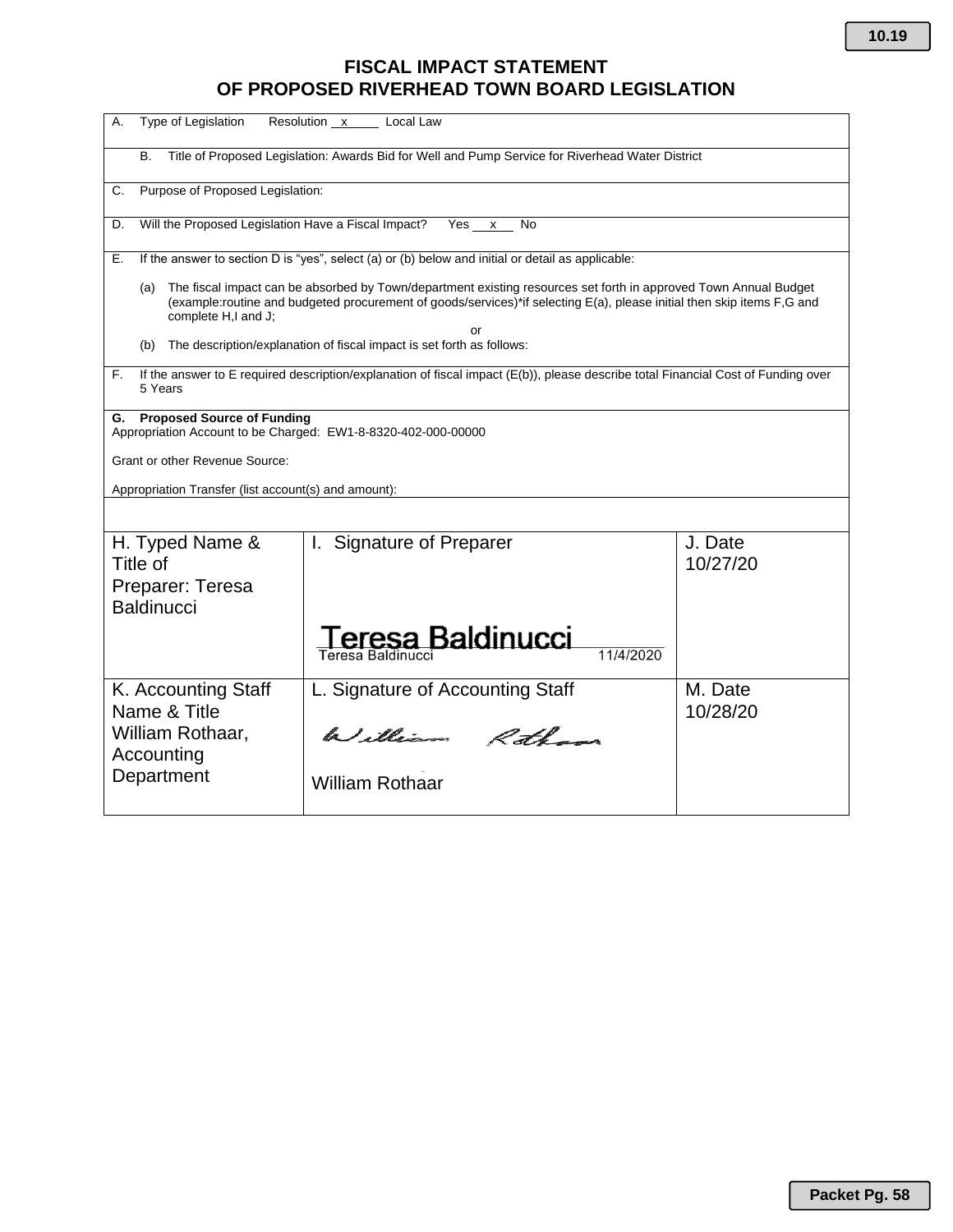## **Teresa Baldinucci**

| From:<br>Sent:<br>To:<br>Subject: | Frank Mancini<br>Wednesday, October 21, 2020 11:39 AM<br>Teresa Baldinucci<br>RE: REVISED Bid Opening Report for Well and Pump Service for the Riverhead Water<br><b>District</b> |
|-----------------------------------|-----------------------------------------------------------------------------------------------------------------------------------------------------------------------------------|
| <b>Follow Up Flag:</b>            | Follow up                                                                                                                                                                         |
| <b>Flag Status:</b>               | Flagged                                                                                                                                                                           |

#### Hi Teresa

As you know there was some questions with regard to AC Shultes understanding of the work described in the last bid item described as Perform reconditioning and redevelopment as per line specs . In an attempt to clarify this they were sent questions to clear up any misunderstandings. Unfortunately, they did not respond to the questions and instead responded to the email by basically saying they do not do that but they do something else. I do not believe what they presented is equal to the work described in our bid item. I am disappointed and somewhat confused by the lack of any further response from them. I recommend that they not be awarded this contract and that we award the next lowest bidder. Let me know if you need anything else from me.

Thanks

Frank Mancini, P.G., MBA Water District Superintendent Town of Riverhead Office (631) 727‐3205 Cell (631) 566‐8433 Fax (631) 369‐4608

**From:** Teresa Baldinucci **Sent:** Tuesday, October 20, 2020 1:02 PM **To:** Yvette Aguiar <aguiar@townofriverheadny.gov>; Devon Higgins <higgins@townofriverheadny.gov>; Frank Beyrodt <beyrodt@townofriverheadny.gov>; Jodi Giglio <giglio@townofriverheadny.gov>; Tim Hubbard <hubbard@townofriverheadny.gov>; Catherine Kent <kent@townofriverheadny.gov>; Julie Oneill <oneill@townofriverheadny.gov>; Frank Mancini <mancini@townofriverheadny.gov> **Cc:** Carol Delvecchio <delvecchioc@townofriverheadny.gov>; Robin Halpin <halpin@townofriverheadny.gov> **Subject:** REVISED Bid Opening Report for Well and Pump Service for the Riverhead Water District

Please see the revised report attached.



*Teresa Baldinucci, Purchasing Agent* Town of Riverhead 200 Howell Avenue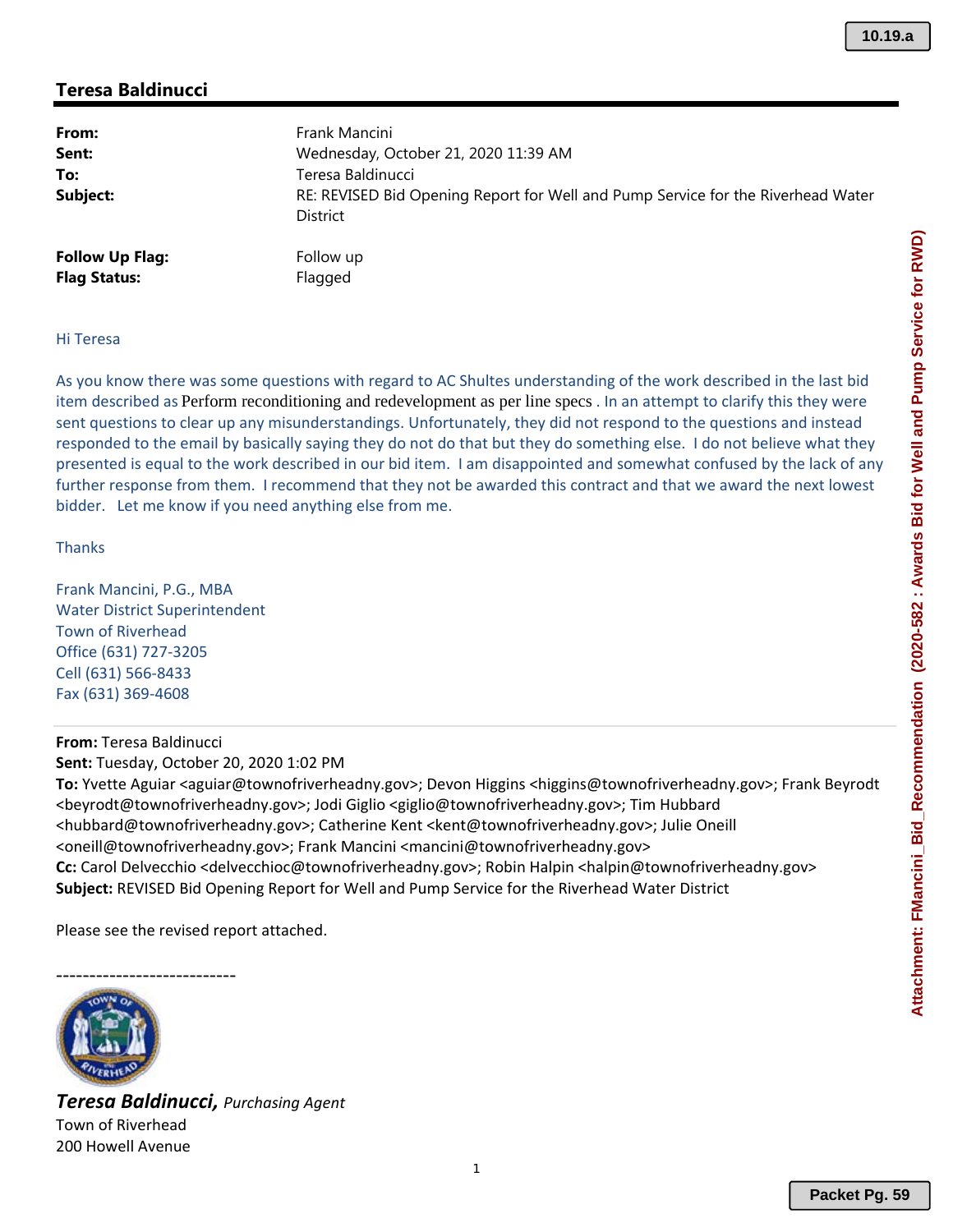**10.19.a**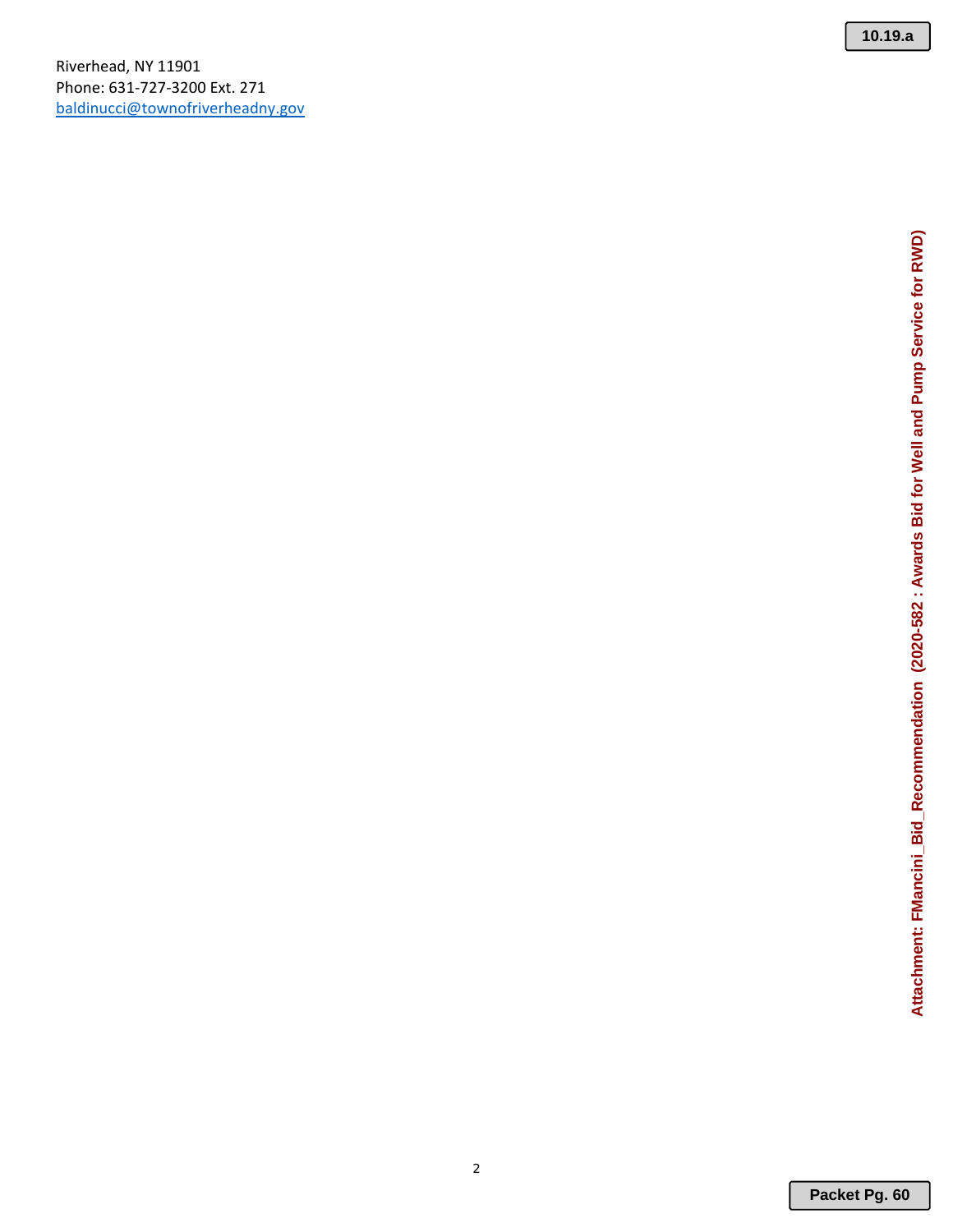## **Teresa Baldinucci**

| From:     | Teresa Baldinucci |                                                     |  |  |
|-----------|-------------------|-----------------------------------------------------|--|--|
| Sent:     |                   | Tuesday, October 20, 2020 10:02 AM                  |  |  |
| To:       | 'Gus Schultes'    |                                                     |  |  |
| Cc:       | Frank Mancini     |                                                     |  |  |
| Subject:  |                   | RE: Town of Riverhead Bid for Well and Pump Service |  |  |
| Tracking: | <b>Recipient</b>  | Read                                                |  |  |
|           | 'Gus Schultes'    |                                                     |  |  |
|           | Frank Mancini     | Read: 10/20/2020 10:07 AM                           |  |  |

Good morning Mr. Schultes. Thank you for your response.

Per the specification, Item #18 calls for using air impulse technology for Reconditioning and Redevelopment of the wells. Your bid offer of high velocity jetting is an exception to the specification.

Thank you for clarifying your bid.



*Teresa Baldinucci, Purchasing Agent* Town of Riverhead 200 Howell Avenue Riverhead, NY 11901 Phone: 631‐727‐3200 Ext. 271 baldinucci@townofriverheadny.gov

**From:** Gus Schultes [mailto:gusiv@acschultes.com] **Sent:** Tuesday, October 20, 2020 9:33 AM To: Teresa Baldinucci <br/>baldinucci@townofriverheadny.gov> **Cc:** Frank Mancini <mancini@townofriverheadny.gov> **Subject:** RE: Town of Riverhead Bid for Well and Pump Service

Teresa, See attached response.

To quickly summarize… in our 99 years we have tried many methods including air pulsing but we have found the most aggressive, focused, and successful method is the high velocity jetting followed by swabbing. We can explain in more detail via conference call or a meeting.

Gus

**From:** Teresa Baldinucci <br/>baldinucci@townofriverheadny.gov> **Sent:** Monday, October 19, 2020 12:35 PM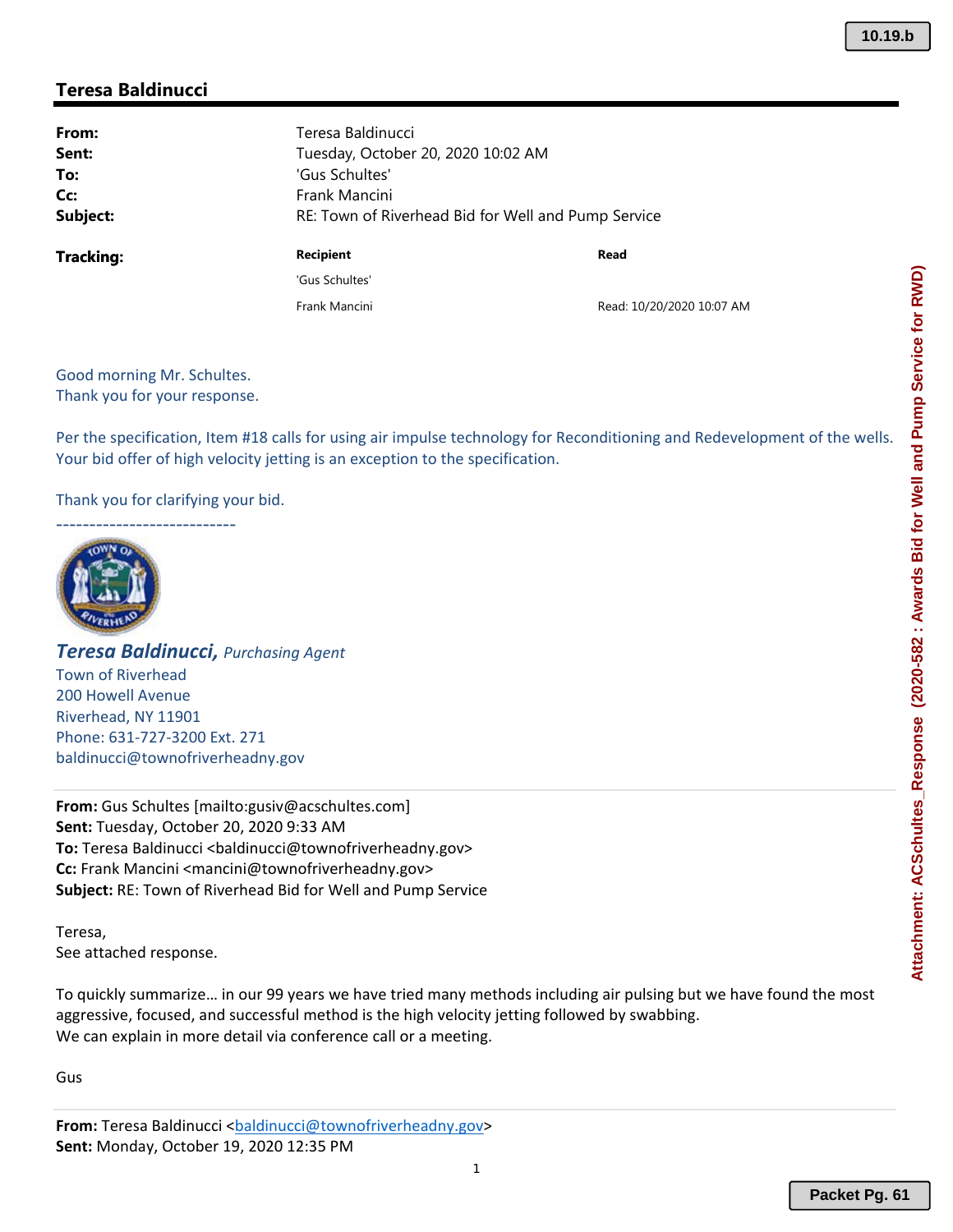**To:** Gus Schultes <gusiv@acschultes.com> **Cc:** Frank Mancini <mancini@townofriverheadny.gov> **Subject:** RE: Town of Riverhead Bid for Well and Pump Service **Importance:** High

Hello Mr. Schultes. Please see the attached letter and respond back as soon as possible.

Thank you.

**−−−−−−−−−−−−−−−−−−−−−−−−−−−−** 



*Teresa Baldinucci, Purchasing Agent* Town of Riverhead 200 Howell Avenue Riverhead, NY 11901 Phone: 631‐727‐3200 Ext. 271 baldinucci@townofriverheadny.gov

**From:** Gus Schultes [mailto:gusiv@acschultes.com] **Sent:** Friday, October 09, 2020 8:28 AM To: Teresa Baldinucci <br/>baldinucci@townofriverheadny.gov> **Cc:** Frank Mancini <mancini@townofriverheadny.gov> **Subject:** RE: Town of Riverhead Bid for Well and Pump Service

Good morning

Item #18 has three developments for a Lump Sum price of \$49,020. So we will develop three wells 40 hours each for a total of \$49,020.

If you need any more clarification, please let me know. We are hoping we were the apparent low bidder and will have the opportunity to work for you.

Gus

From: Teresa Baldinucci <br/>baldinucci@townofriverheadny.gov> **Sent:** Thursday, October 8, 2020 7:08 PM **To:** Gus Schultes <gusiv@acschultes.com> **Cc:** Frank Mancini <mancini@townofriverheadny.gov> **Subject:** Town of Riverhead Bid for Well and Pump Service **Importance:** High

Hello Mr. Schultes. We received your offering for the above-named bid and need clarification on Item #18. You indicate the L.S. as \$49,020.00. Is this \$16,400 x the indicated quantity of 3? Or is it \$49,020 each and should be multiplied by 3 to get an item total of \$147,060.00?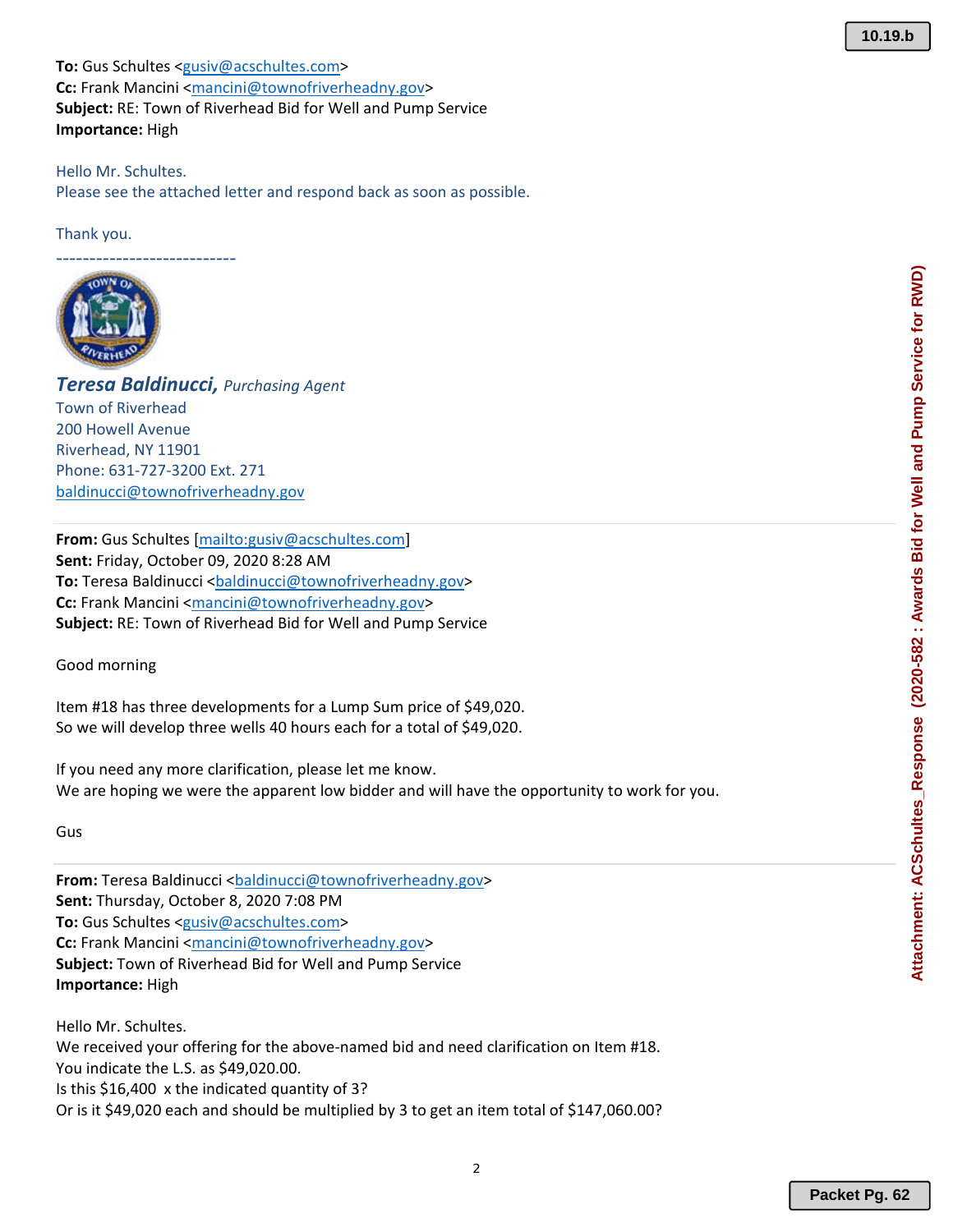Please advise. Thank you.

‐‐‐‐‐‐‐‐‐‐‐‐‐‐‐‐‐‐‐‐‐‐‐‐‐‐‐



*Teresa Baldinucci, Purchasing Agent* Town of Riverhead 200 Howell Avenue Riverhead, NY 11901 Phone: 631 ‐727 ‐3200 Ext. 271 baldinucci@townofriverheadny.gov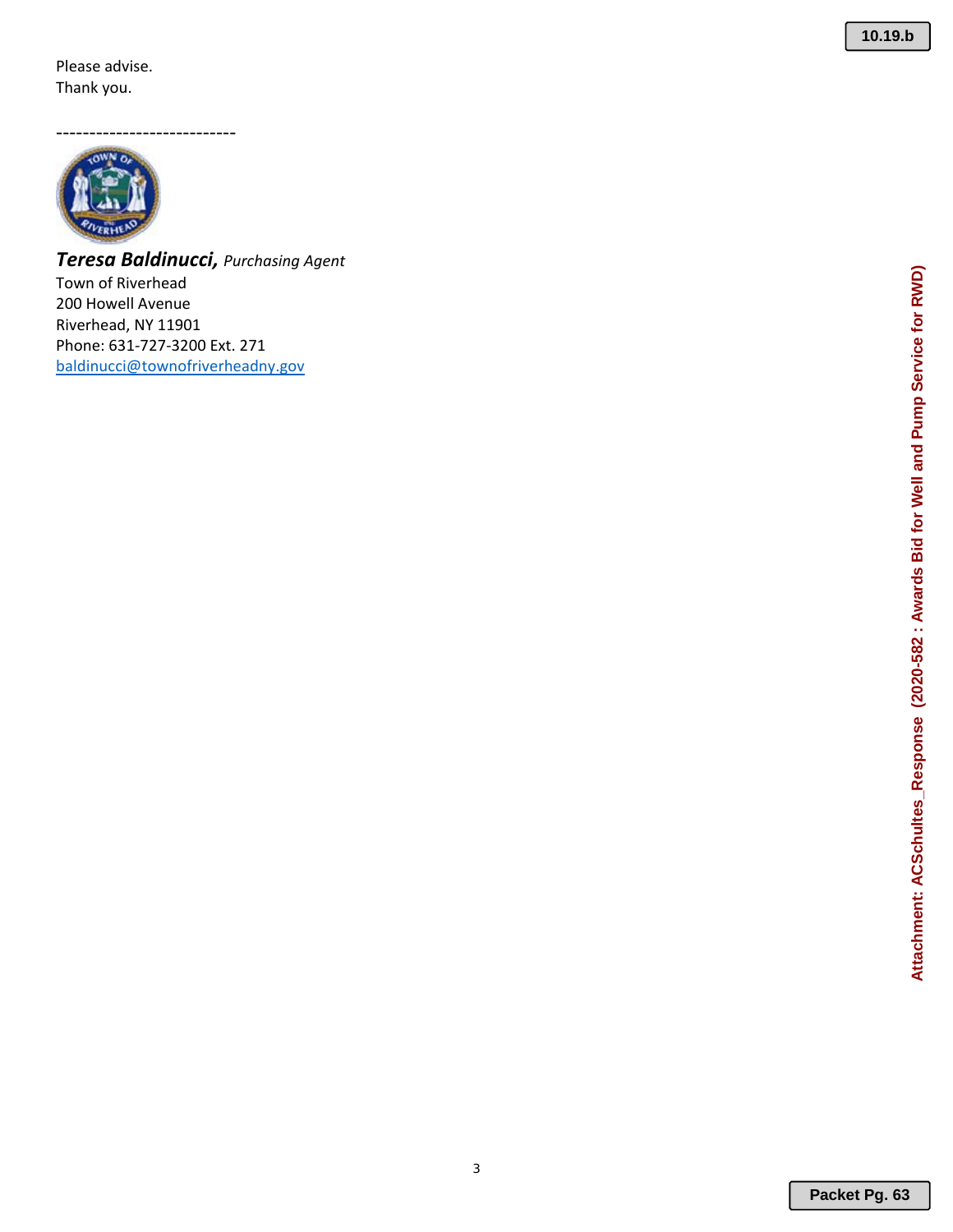**Town of Riverhead 200 Howell Avenue Riverhead, NY 11901** 

**Yvette Aguiar Supervisor** 

**Teresa Baldinucci Purchasing Agent 631-727-3200 Ext. 271** 

**10.19.b**

October 19, 2020

Mr. Augustus Schultes IV A.C. Schultes Inc 664 S Evergreen Ave Woodbury Heights, NJ 08097

Dear Mr. Schultes:

I write in regard to your bid submission for Well and Pump Service, opened on October 8, 2020. Our Superintendent of Water has some concerns about Item #18 in your submission. Based on his knowledge of the work required and pricing from other bidders, he believes that there may be some misunderstanding of the requirements of item #18 "Reconditioning and Redevelopment" in your bid pricing. His questions are as follows:

- 1) This contract requires contractor to unthread and remove pump column piping; contractor shall not torch cut pump column to remove pump. Pumps shall be repaired a necessary and not replaced. Is this understood by contractor?
- 2) This item shall include total cost to mobilize all equipment needed and de-mobilize and cleanup site at the completion of work as well as 40 hrs of additional test pumping after treatment. No other items other than potential parts to repair existing DWT pump shall be billed in combination with this item. Is this understood?
- 3) The district will collect a microbiological sample from the well prior to work. If sample is negative, the contractor is responsible for returning the well to the district free of bacteria. Any costs, time, treatment chemicals and pumping required to address any microbiological problems that may arise during treatment will paid for by the contractor and not the Water District. Is this understood?
- 4) This item requires the contractor to provide and use an air impulse well development tool, as well as experienced and qualified person to operate it. Please provide the make, model and specs of tool to be used as well a description of the experience of employees' who will be operating tool.

Please confirm the answers to these questions in writing and email same to me at baldinucci@townofriverheadny.gov as soon as possible. Thank you.

Sincerely,

Daldinnier

Teresa Baldinucci Purchasing Agent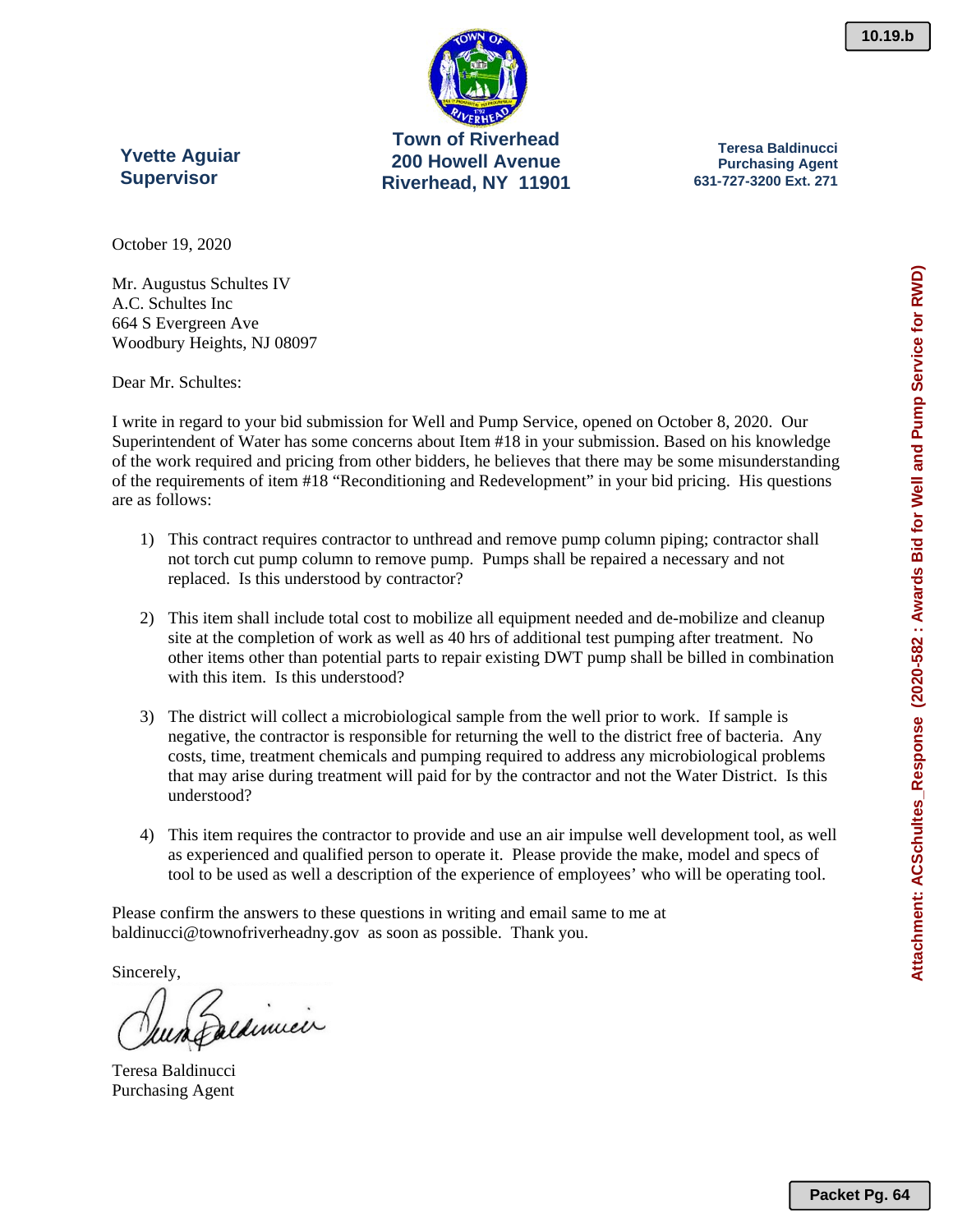

A.C. Schultes, Inc.

664 S. Evergreen Avenue Woodbury Heights, NJ 08097 24 Hour Service  $(856) 845 - 5656$ Fax (856) 845-1335 gusiv@acschultes.com

October 20, 2020

Town of Riverhead 200 Howell Avenue Riverhead, New York 11901

Attention: Teresa Baldinucci, Purchasing Agent Email: baldinucci@townofriverheadny.gov

Reference: Well and Pump Service Bid Item #18

Dear Ms. Baldinucci:

We are in receipt of your letter dated October 19, 2020. Our answers to the questions are as follows:

- 1. A.C. Schultes pricing for Item #18 includes unthreading and removal of pump column piping. Item #18 does not describe or include any pump repairs to be performed prior to reinstallation. All existing materials will be re-installed "as-is".
- 2. A.C. Schultes understands that no other items other than potential parts to repair existing DWT pump shall be billed with this item.
- 3. A.C. Schultes understands that costs required to address any microbiological problems that may arise during treatment will be paid for by the contractor.
- 4. A.C. Schultes does not operate any patented air impulse tools. Our "as-equal" well development tool is a high velocity pressure jetting tool. (see attached).

Thank you,

A.C. SCHULTES, INC.

August C. Schultes, IV, P.E. President

J:acs\pres\letters\riverhead 10.20.20

www.acschultes.com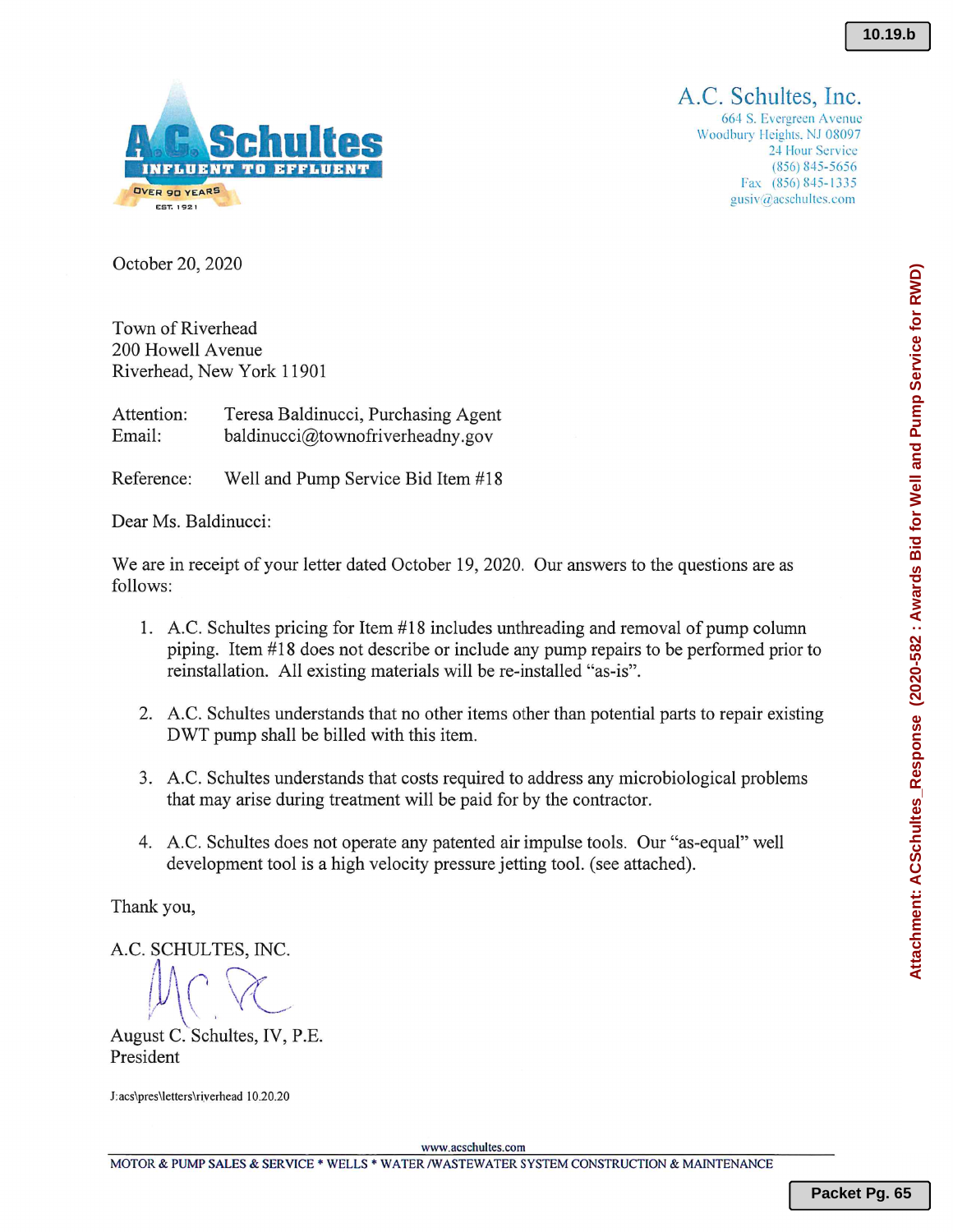### **HIGH VELOCITY JETTING WELL REDEVELOPMENT**

#### **SCOPE**

The work included under this section is in addition to the specified items called for in the base bid. The work in this section consists of work on the well including television inspection of the well and well redevelopment utilizing high velocity jetting. At completion of all work the water is to be free of sand and color.

### METHOD

The high velocity jetting technique is a form of mechanical redevelopment that is recommended for use on wells where other methods of development may not have produced significant results. Over the years, the gravel pack area surrounding the well screen becomes clogged with mineral deposits and other fine materials. Standard forms of mechanical redevelopment including bailing, pumping and surging, riser swabbing, and air lifting, are often used to loosen the gravel pack and allow the material to flow into and be removed from the well. The intent is to clean the gravel pack and allow the water to flow more freely into the well, in turn increasing the specific capacity.

Often, these methods cannot produce enough energy to reach areas that are clogged at a significant distance from the well screen. The high velocity jetting technique creates more energy that can reach further into the gravel pack area. A high velocity jetting tool complete with spin nozzle and foot control valves is lowered into the well. The well screen is then jetted for a specific period of time at a predetermined pressure. Depending on the diameter and depth of the well, the pressure ranges vary from 4,000 to 10,000 PSI. This method will also completely remove any encrustation on the surface of the screen or the inner well casing. Once this method has been completed, riser swabbing and air lifting is then recommended to remove the fine material that has entered the well. Finally, a test pump is installed to pump and surge the well until the discharge is free and clear of any sediment.

The high velocity jetting shall be performed at a minimum of 4,000 PSI at 25 GPM. In normal conditions, this method consists of two days of jetting usually followed by swabbing as called out in the base bid.

The well shall be pumped at 100 GPM during the jetting process and every part of the screen shall be jet blasted. In addition, the inner casing could be jetted over the entire length as the jetting tool exits the well, if requested.

J:\forms\HgVelJetSpec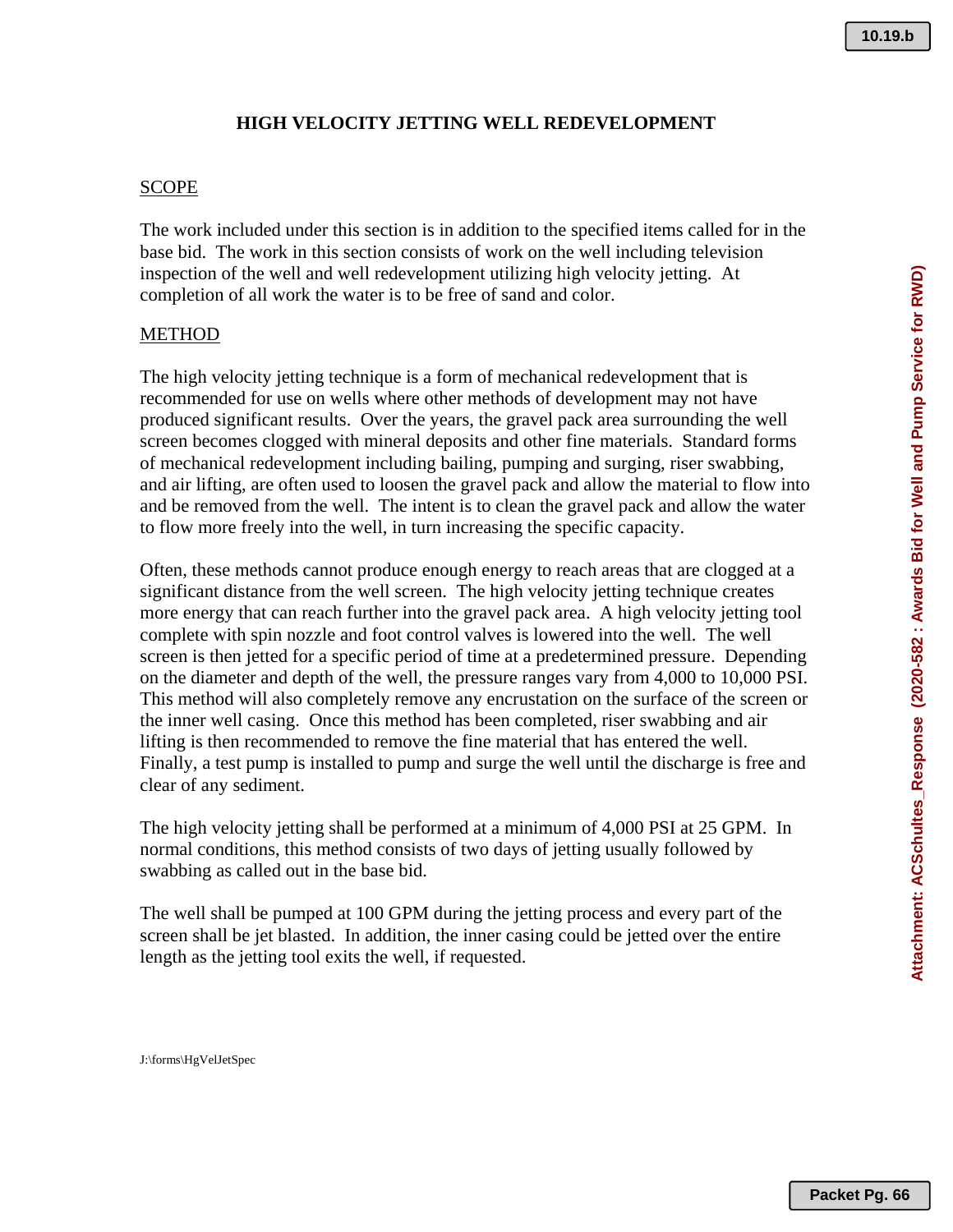## PROPOSAL RIVERHEAD WATER DISTRICT WELL AND PUMP SERVICE BID #RWD-2020-21

### ITEM 1

| Furnish labor and equipment to remove, inspect pump and check well:<br>A. Up to 100 feet of setting | $\mathscr{O}'$<br>L.S. \$15 |
|-----------------------------------------------------------------------------------------------------|-----------------------------|
| B. Up to 150 feet of setting                                                                        | L.S. $5/5$                  |
| C. Up to 200 feet of setting                                                                        | L.S. $\frac{1}{4}$          |
| Additional cost for weekdays after 8 hours or Saturday:<br>D. Up to 100 feet of setting             | $L.S.$ \$                   |
| E. Up to 150 feet of setting                                                                        | $L.S.$ \$                   |
| F. Up to 200 feet of setting                                                                        | L.S. \$ $\mathcal{C}$       |
| Additional cost for Sundays holidays:<br>G. Up to 100 feet of setting                               | L.S. $$O$                   |
| H. Up to 150 feet of setting                                                                        | L.S. $$0$                   |
| Up to 200 feet of setting                                                                           | $L.S.$ \$                   |
|                                                                                                     |                             |

## *t\* ITEM <sup>2</sup>

Sterilize well and install pumping equipment and miscellaneous materials as required and full field performance test:

- A. Up to 100 feet of setting **110** L.S. \$110; **110**
- B. Up to 150 feet of setting **EXACT B**. **CD**. **S**.  $\oint$
- C. Up to 200 feet of setting L.S. \$

Additional cost for weekdays after 8 hours or Saturday:

- D. Up to 100 feet of setting L.S.  $\sqrt{s}$
- E. Up to 150 feet of setting L.S.  $\mathfrak{s}$
- F. Up to 200 feet of setting L.S.  $\$$

Additional cost for Sundays holidays:

- G. Up to 100 feet of setting L.S. \$
- H. Up to 150 feet of setting L.S. \$
- I. Up to 200 feet of setting L.S. \$

### ITEM 3

Mobilization and demobilization to remove **OR** install electric motor:<br>A. Furnish labor and equipment to remove

- Furnish labor and equipment to remove
- B. Furnish labor and equipment to install



*(J o*

Vendor Name  $\qquad \qquad$  EAGLE CONTROL CORPORATION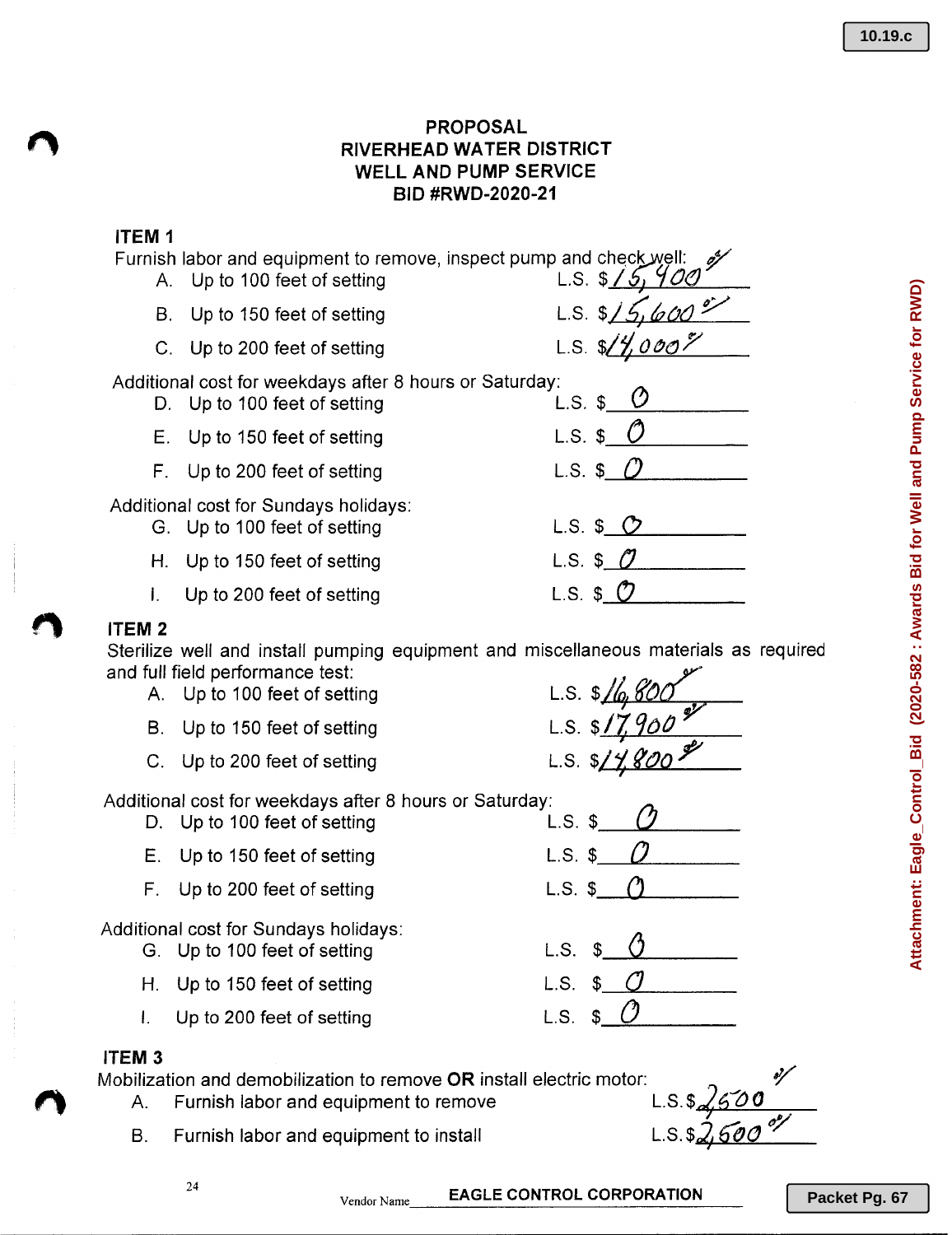**Packet Pg. 68**

- B. Furnish labor and equipment to install
- C. Additional cost weekdays after 8 hours or Saturday

Mobilization and demobilization to remove **OR** install gear-drive:

C. Additional cost weekdays after 8 hours and Saturdays

Furnish labor and equipment to remove and install

D. Additional cost weekends and Holidays

D. Additional cost Sundays and Holidays

A. Furnish labor and equipment to remove

#### ITEM 5

**ITEM 3A**

ITEM 4

Mobilization & demobilization of crew and equipment to remove **AND** reinstall 25HP submersible pump:

- A. Additional cost weekdays after 8 hours or Saturday
- B. Additional cost for Sundays and Holidays

#### ITEM 6

A. Furnish 8" x 1 3/16" threaded and coupled Water Lube Column assembly, complete with 410 S.S. shaft, couplings and bronze spiders:

10 foot section Each \$ 1126 (10) \$ 11,200 m 5 foot section Each \$ 700<sup>°</sup> (2) \$ 4400<sup>°</sup> <sup>0</sup> Total \$<u>/2,600</u>

B. Furnish 10"  $\times$  1  $\frac{1}{2}$ " threaded and coupled Water Lube Column assembly, complete with 410 S.S. shaft, Couplings and bronze spiders:



C. Furnish 10" x 1 11/16" threaded and coupled Water Lube Column assembly, complete with 410 S.S. shaft, couplings and bronze spiders:



**10.19.c**







25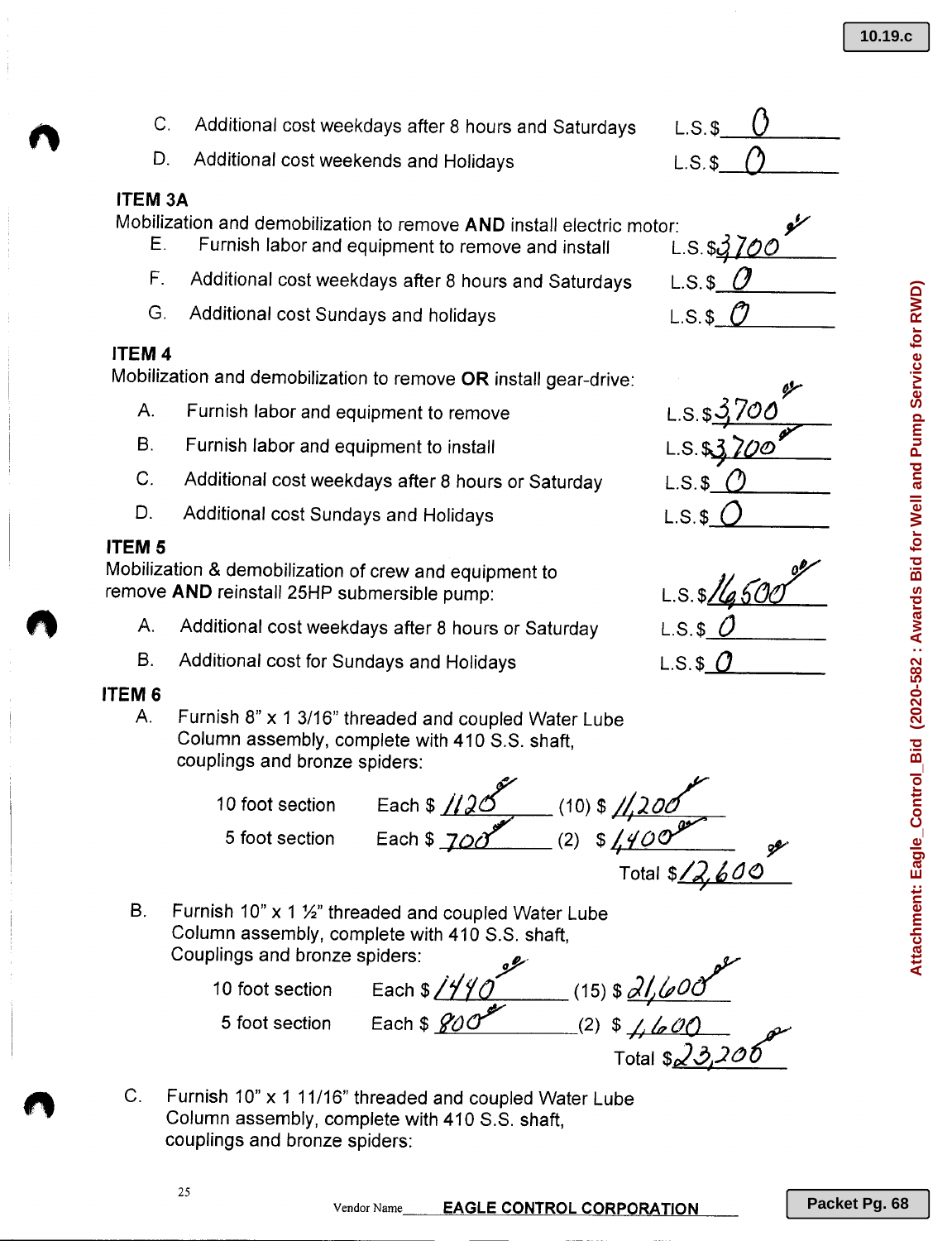*.,- !y* t section Each \$  $\frac{1}{1000}$  (15) \$  $\frac{24,000}{100}$ <br>5 foot section Each \$  $\frac{900}{100}$  (2) \$  $\frac{1800}{100}$  7 ( m) 10 foot section Each \$ *[,(e´O´O`\_\_\_\_*(15) \$ *[4,000* Furnish 12" <sup>x</sup> <sup>1</sup> *11/16"* threaded and coupled Water Lube 16(' *---li2~o/:...::t((~'O:;",;();;;,\_\_\_\_* D. Column assembly, complete with 410 S.S. shaft, **/**<br>' couplings and bronze spiders: 10 foot section Each \$ *J)O~ (15) \$/fPdO* (2)  $\frac{1}{4}600$ 5 foot section Each \$ *YO e* Total *\$/2&0/* Total \$\_\_ E. Furnish 4" diameter steel threaded and coupled drop pipe Cost per foot  $\sqrt[6]{2^2}$  (100ft) Total \$  $\frac{9}{4}$  dec ITEM 7 ...\_... ,<br>Labor to refurbish existing Discharge Head L.S. \$\_*/,8*°*OO* **ITEMS**  $LS. 83200$ Furnish labor and equipment to service existing gear drive: ITEM 9 Furnish new 10" or 11" diameter bowl assembly: 1<sup>st</sup> Stage complete with suction and discharge nozzles (1)  $$6/6$ B. Additional Stage Each \$  $980^{\frac{4}{2}}$  (3) *471* C. Certified Test \$ *4IJdtJ* '7 *,IV* Total \$ *1,590* **ITEM 10** Furnish new 12" or 13" diameter bowl assembly: A. 1<sup>st</sup> Stage complete with suction, discharge nozz<br>and suction pipe (1)<br>B. Additional Stage Each \$ <u>// 20</u> (3) \$ A. 1 $^{\mathsf{st}}$  Stage complete with suction, discharge nozzle  $_2$   $_\mathcal{A}$  . and suction pipe (1)  $\begin{array}{ccc} & & \ast \rightarrow & \ast \rightarrow & \ast \rightarrow \rightarrow \end{array}$ C. Certified Test Total \$ **8,310 ITEM 11** Furnish new 16" diameter bowl assembly: A. 1<sup>st</sup> Stage complete with suction, discharge nozzle and suction pipe (1) **6. and suction pipe (1) ,0 c** B. Additional Stage Each \$  $\frac{3600}{ }$  (3) \$10,800 C. Certified Test L.S. *\$45'0(3 Y* Total \$/7.2 **ITEM 12** 26

Vendor Name **EAGLE CONTROL CORPORATION** 

**Attachment: Eagle\_Control\_Bid (2020-582 : Awards Bid for Well and Pump Service for RWD)**Attachment: Eagle\_Control\_Bid (2020-582 : Awards Bid for Well and Pump Service for RWD)

**Packet Pg. 69**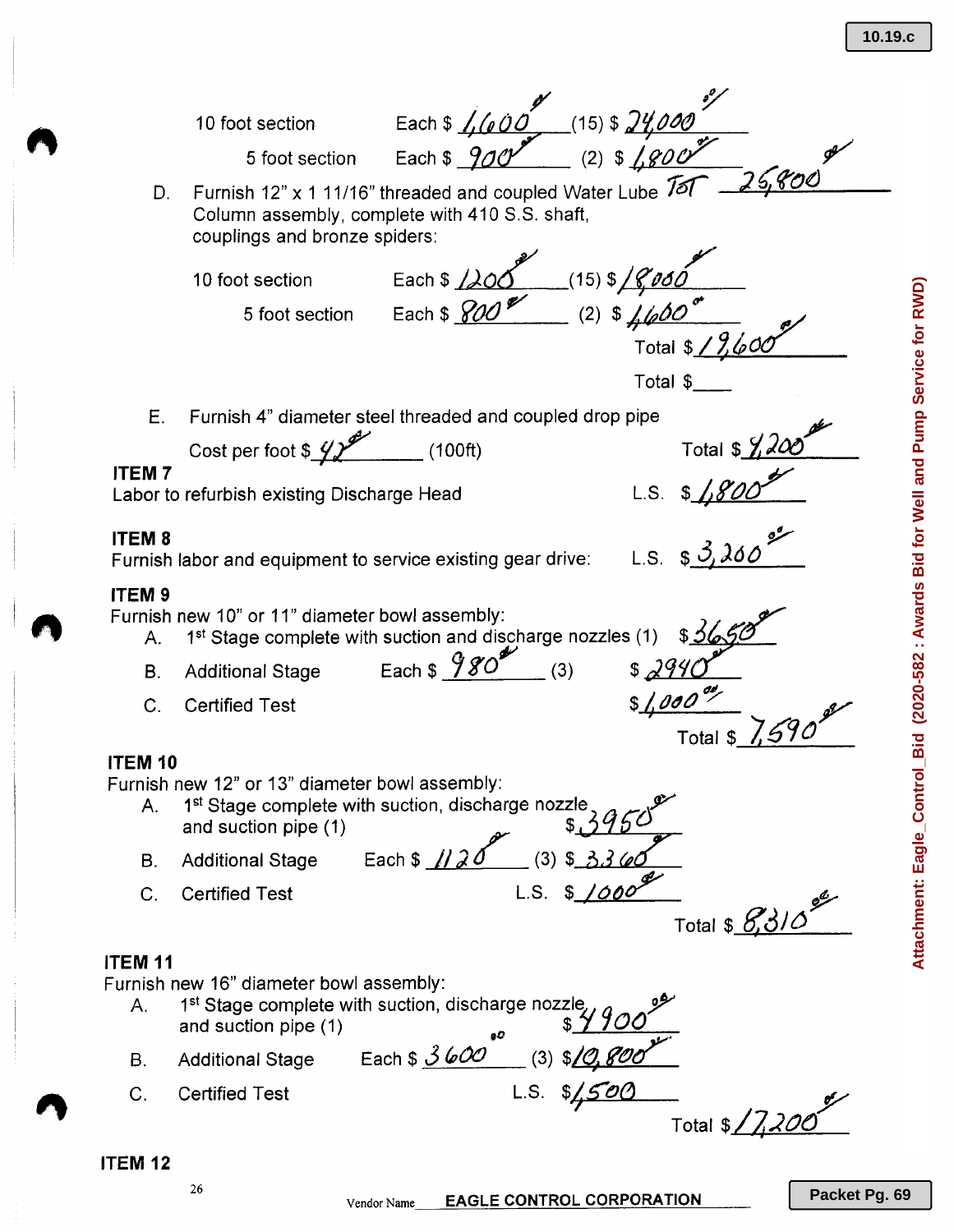Furnish one (1) new 25HP Submersible Pump, Motor, Cable (approx 100') & foot valve

#### **ITEM 13**

Compensation for furnishing brand name parts and components including freight and trucking:

- A. Up to \$100 Certified Cost plus  $\frac{40\%}{8}$  = Sub-Total
- B. Up to \$500 Certified Cost plus 40 % =
- C. Up to \$1000 Certified Cost plus  $\frac{30}{8}$  % =
- D. Up to \$5000 Certified Cost plus  $20% =$
- E. Above \$5000 Certified Cost plus *10%* <sup>=</sup>

### **ITEM 14**

- Hourly on-site rate for two (2) man crew with rig to perform additional wo<u>rk</u>. as required: 8 hours @ (\$*<u>31.5~/hL\_</u>) Sub-Total \$<u>2.52</u>* A.
- B. Weekdays after 8 hours and Saturdays on-site rate (Item12A hourly rate \$315<sup>%</sup>)x410%=(\$31.50 )/hour Sub-Total \$*<u>376,56</u>*
- Sunday/holiday on-site rate ~ (Item 12A hourly rate \$ *31ll* )x \_j(j\_% <sup>=</sup> (\$ *J I;* 50 )/hour SUb-Total <sup>17</sup> \$ *&'II/J'{;'() ~* Total \$321300 C.

### **ITEM 15**

Rate for machine shop wOr~ding machinist and equipment: *»:*

- A. 8 hours @ (\$ 130<sup>pt</sup>) Sub-Total \$1040
	- B. Weekdays after 8 hours and Saturdays / (Item 14A hourly rate \$130 )x 10% =\$13 /hour ... **Sub-Total \$/93/12**
- C. Sunday and Holidays  $\overline{y}$ ,  $\overline{y}$ (Item 14A hourly rate hourly rate=  $\frac{\sqrt{30}}{2}$  )x  $\frac{\sqrt{3}}{4}$ % = \$  $\frac{\sqrt{3}}{4}$  /hour Sub-Total \$ *ltd ~ I~* ¢/

#### ITEM **16**

Hourly on-site rate for field repair work, including mechanic, truck and hand tools, including 2 hours travel time:  $\sqrt{2}$ 

- A. 8 hours on-site rate @ (\$  $260$  *)* Sub-Total \$  $2080$
- B. Weekdays after 8 hours and Saturdays on-site rate Weekdays after 8 hours and Saturdays on-site rate *y*<br>(Item 15A hourly rate \$\_*2 60* \_)x \_/0 % =\$ 2*6* \_\_\_\_\_/hour \_\_\_*8/6 1*/ .
- C. Sunday/holiday on-site rate 27

Vendor Name **EAGLE CONTROL CORPORTION** 

o**f** L.S.\$ *Z ~tJ()* •

Total \$ 14/14

Sub-Total \$ *Z<sup>186</sup>/h/* 

Total \$ $1326$ <sup>\$</sup>